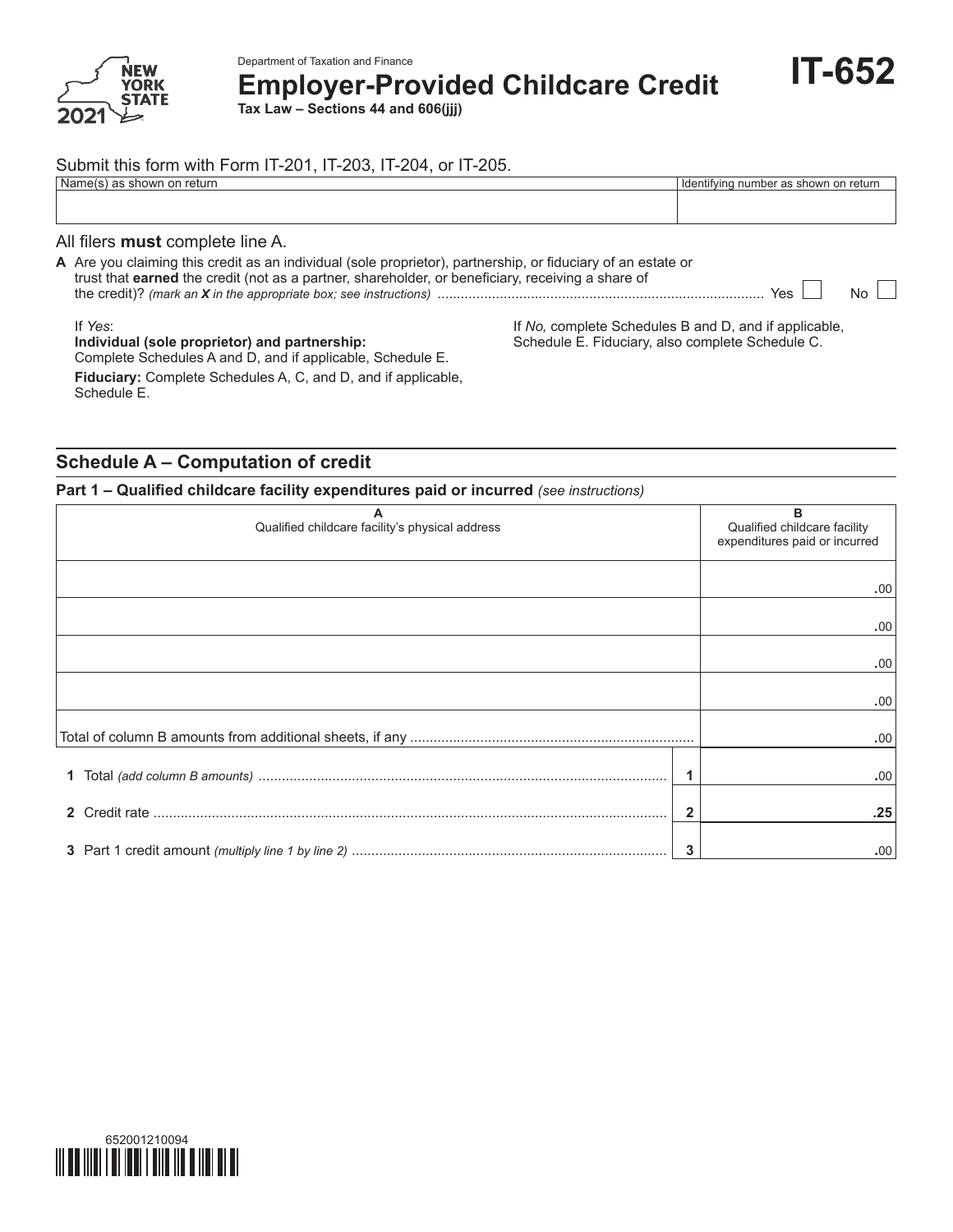| Part 2 - Qualified childcare resource and referral expenditures paid or incurred (see instructions) |  |  |
|-----------------------------------------------------------------------------------------------------|--|--|
|-----------------------------------------------------------------------------------------------------|--|--|

| A                     | B                    | $\mathbf{C}$                                                   | D                                    | Е                                                                             |
|-----------------------|----------------------|----------------------------------------------------------------|--------------------------------------|-------------------------------------------------------------------------------|
| Employee's first name | Employee's last name | Employee's work location<br>ZIP codes<br>(first 5 digits only) | Employee's Social<br>Security number | Qualified childcare resource and<br>referral expenditures<br>paid or incurred |
|                       |                      |                                                                |                                      |                                                                               |
|                       |                      |                                                                |                                      | .00                                                                           |
|                       |                      |                                                                |                                      | .00                                                                           |
|                       |                      |                                                                |                                      |                                                                               |
|                       |                      |                                                                |                                      | .00                                                                           |
|                       |                      |                                                                |                                      | .00                                                                           |
|                       |                      |                                                                |                                      | .00                                                                           |
|                       |                      |                                                                |                                      |                                                                               |
|                       |                      |                                                                |                                      | .00                                                                           |
|                       |                      |                                                                |                                      | .00                                                                           |
|                       |                      |                                                                |                                      |                                                                               |
|                       |                      |                                                                |                                      | .00                                                                           |
|                       |                      |                                                                |                                      | .00                                                                           |
|                       |                      |                                                                |                                      |                                                                               |
|                       |                      |                                                                | 4                                    | .00                                                                           |
| 5                     |                      |                                                                | 5                                    | .10                                                                           |
|                       |                      |                                                                | 6                                    | .00.                                                                          |

# **Part 3 – Limitation**

| 8 Limitation | 150000.00 |
|--------------|-----------|
|              |           |

**Individuals and Partnerships:** Enter the line 9 amount on line 14. **Fiduciaries:** Include the line 9 amount on line 11, column A.

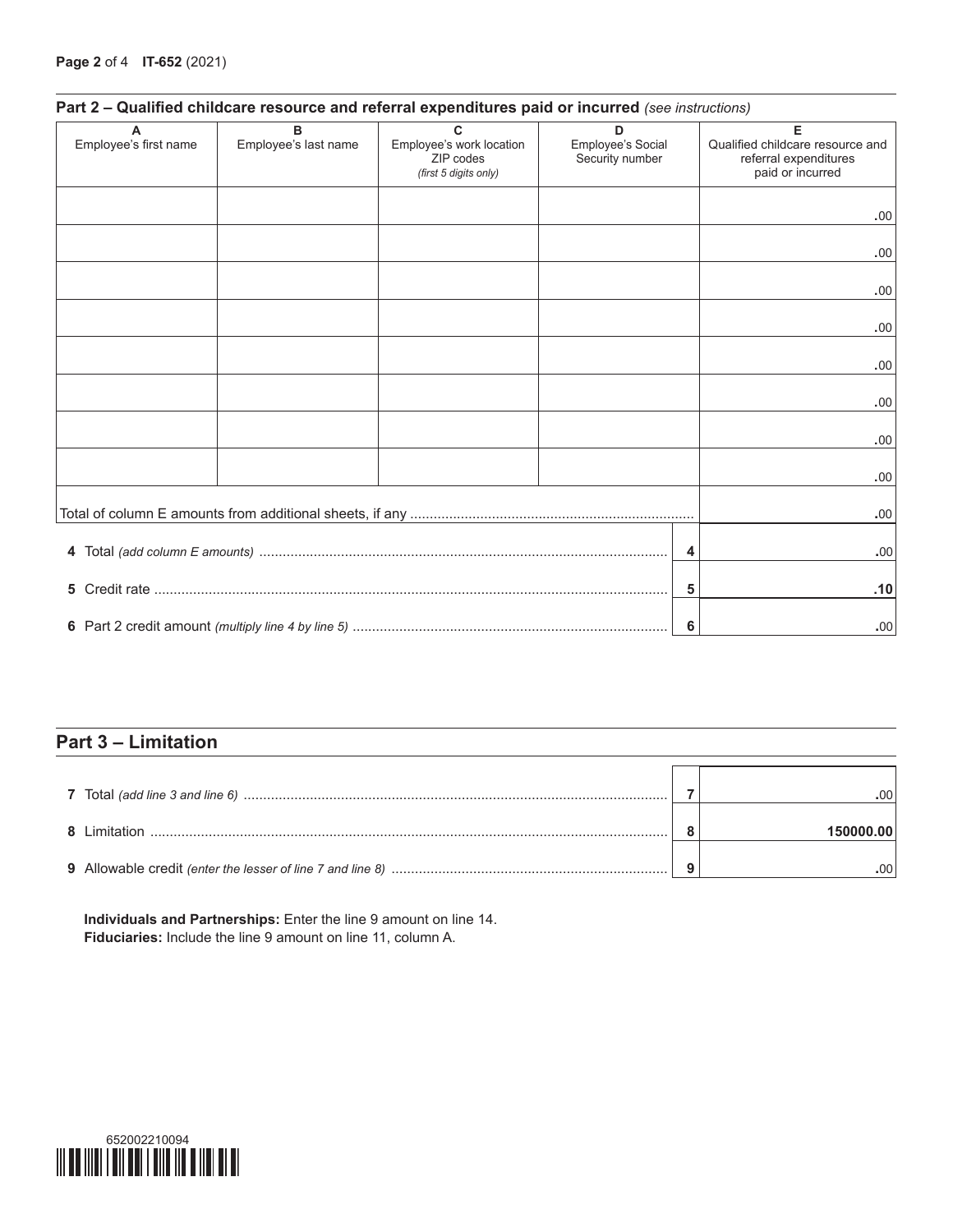### **Schedule B – Partner's, shareholder's, or beneficiary's share of credit and recapture** *(see instructions)*

If you were a partner in a partnership, a shareholder of a New York S corporation, or a beneficiary of an estate or trust and received a share of the credit or recapture from that entity, complete the following information for each partnership, S corporation, or estate or trust. For Type, enter *P* for partnership, *S* for S corporation, or *ET* for estate or trust.

| А<br>Name of entity                                         | в<br>Type | C<br>EIN |    | D<br>Share of credit | Share of recapture |
|-------------------------------------------------------------|-----------|----------|----|----------------------|--------------------|
|                                                             |           |          |    |                      |                    |
|                                                             |           |          |    | .00.                 | .00 <sub>1</sub>   |
|                                                             |           |          |    |                      |                    |
|                                                             |           |          |    | .00.                 | .00 <sub>1</sub>   |
|                                                             |           |          |    | .00.                 | .00 <sub>1</sub>   |
| Total column D and E amounts from additional sheets, if any |           |          |    | .00.                 | .00 <sub>1</sub>   |
| 10                                                          |           |          | 10 | .00.                 | .00 <sub>1</sub>   |

**Fiduciaries:** Include the line 10, column D amount on line 11, column A, and the line 10, column E amount on line 11, column B. **All others:** Enter the line 10, column D amount on line 15, and the line 10, column E amount on line 23.

## **Schedule C – Beneficiary's and fiduciary's share of credit and recapture** *(see instructions)*

|                                                                               |                         |    | A<br>Credit          | в<br>Recapture          |
|-------------------------------------------------------------------------------|-------------------------|----|----------------------|-------------------------|
| 11                                                                            |                         | 11 | .00                  | .00 <sub>1</sub>        |
| A<br>Beneficiary's name<br>(same as on Form IT-205, Schedule C)               | B<br>Identifying number |    | C<br>Share of credit | D<br>Share of recapture |
|                                                                               |                         |    | .00                  | .00.                    |
|                                                                               |                         |    | .00                  | .00.                    |
|                                                                               |                         |    | .00                  | .00.                    |
|                                                                               |                         |    | .00                  | .00.                    |
| Total column C and D amounts from additional sheets, if any                   |                         |    | .00                  | .00.                    |
| 12 <sup>12</sup>                                                              |                         | 12 | .00 <sub>1</sub>     | .00.                    |
| <b>13</b> Fiduciary's share (subtract line 12 from line 11; see instructions) |                         | 13 | .00.                 | .00.                    |